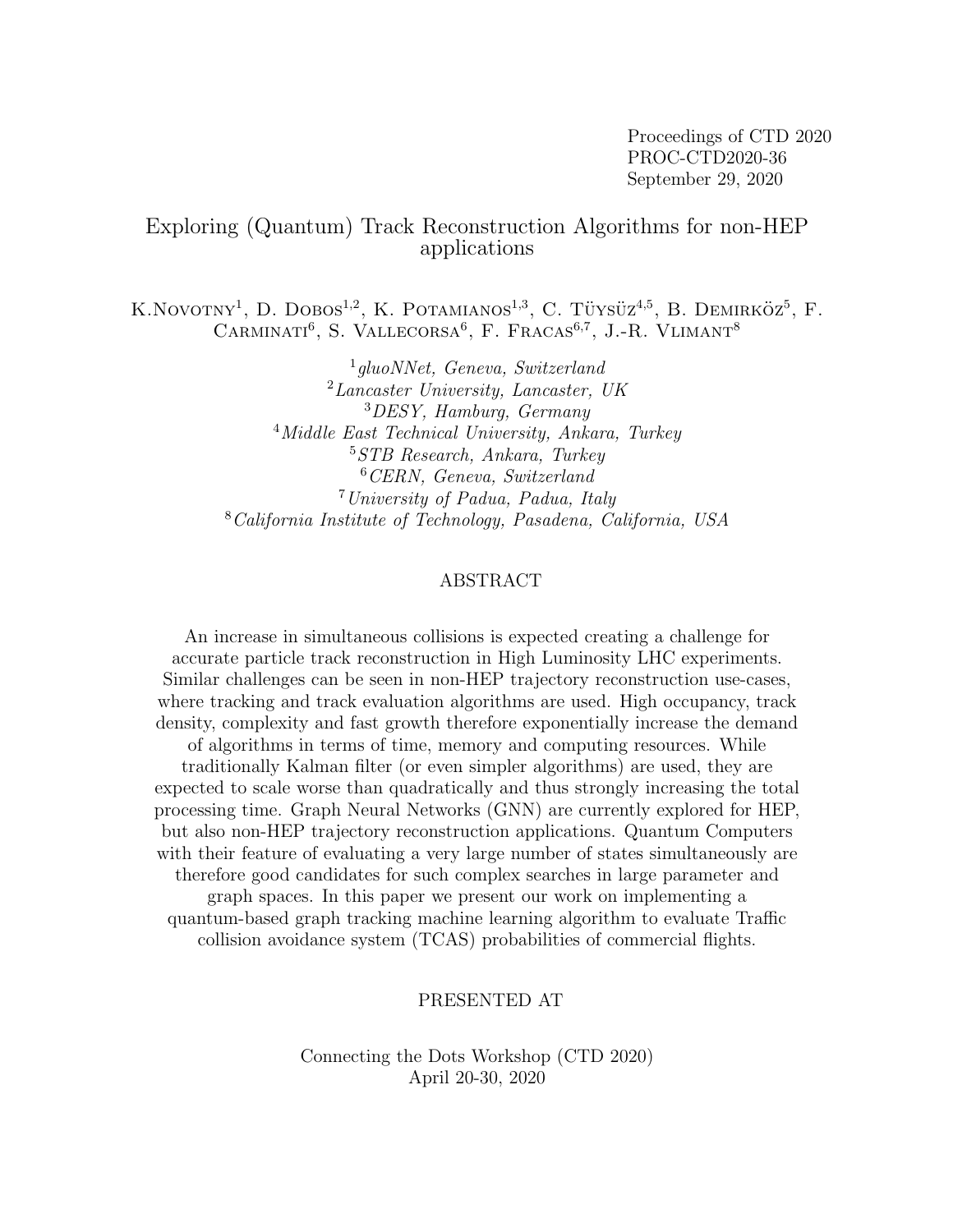# 1 Introduction

While conventional machine learning techniques have the ability to deal with today's generated amount of data succinctly, it is interesting to explore if novel techniques such as quantum computing have the possibility to outperform existing techniques. This possibility and the analogy between track reconstruction in particle physics and aviation has led to a collaboration between researchers at gluoNNet, CERN openlab, Middle East Technical University Ankara, Caltech and DESY. There are striking similarities between particle track reconstruction and tracking of air plane routes. In both cases, there is a huge increase of the amount of data expected, in particle physics during the upcoming High Luminosity run of the LHC [\[1\]](#page-3-0), in aviation due to the use of ADS-B [\[2\]](#page-3-1) emitters and an expected explosion in the use of drones. Particular similarities between particle physics and aviation are for instance the detector hit and the broadcasted timestamp of the airplane as both include position and time information. In this scenario, particles correspond to airplanes, an event Id in physics to an airplane's transponder Id and the particle Id's to the aircraft type. Track reconstruction of airplanes has in this study two major aims: understanding incidents and understanding triggers of a deviation from their own flight path compared to the optimal route. As a next step, these tracking algorithms could be applied to online data for predicting flight paths based on the available data. These predictions could be used for optimisation of airport capacities for starting and landing and for improving flight safety, leading to a better prediction of emergency situations and an earlier warning than the Traffic Collision Avoidance System (TCAS) currently provides.

### 2 Dataset

The dataset used in this study contains the CAT 21 information [\[3\]](#page-3-2) related to civilian aircraft usages, covers the month of April 2019 and has been kindly provided by Aireon [\[4\]](#page-3-3) and the Irish Aviation Authority [\[5\]](#page-3-4). It covers a month's worth of data that correspond to 500 GB, which is relatively small compared to data sets used in high energy physics. At the moment, not every aircraft is equipped with an ADS-B device broadcasting information to the ground station. The dataset includes information such as the unique aircraft identifier and its position in degrees. The aircraft's position broadcasted in degrees of Longitude and Latitude is used in this study as well as the geometric height defined as the projected height to the earth's ellipsoid in WGS-84 coordinates [\[3\]](#page-3-2). There are three additional parameters relevant for the analysis, which are the type and weight-class of the aircraft referred to as emitter category as well as the aircraft's flight number. However, the latter is only available if it is known prior to departure and computed in the aircraft's onboard computer. The Quantum Graph Neural Network (QGNN) uses this information for the reconstruction of the aircraft's flight path.

## <span id="page-1-0"></span>3 Quantum Graph Network



Figure 1: Structure of iterative application of the Quantum Node Network and Quantum Edge Network. Pictures taken from [\[8\]](#page-3-5).

The underlying classical graph neural network (GNN) from [\[6\]](#page-3-6) consists of an edge neural network and a node neural network and are applied iteratively after each other. In this work, both edge network and node network have been rewritten as quantum circuits via Tensor Tree Networks (TTN). These are chosen for simplicity and implemented using Pennylane [\[7\]](#page-3-7) providing the necessary gradients of the Quantum circuits during the training. The Tensorflow interface is used for optimisation and constructing the model pipeline [\[9\]](#page-3-8).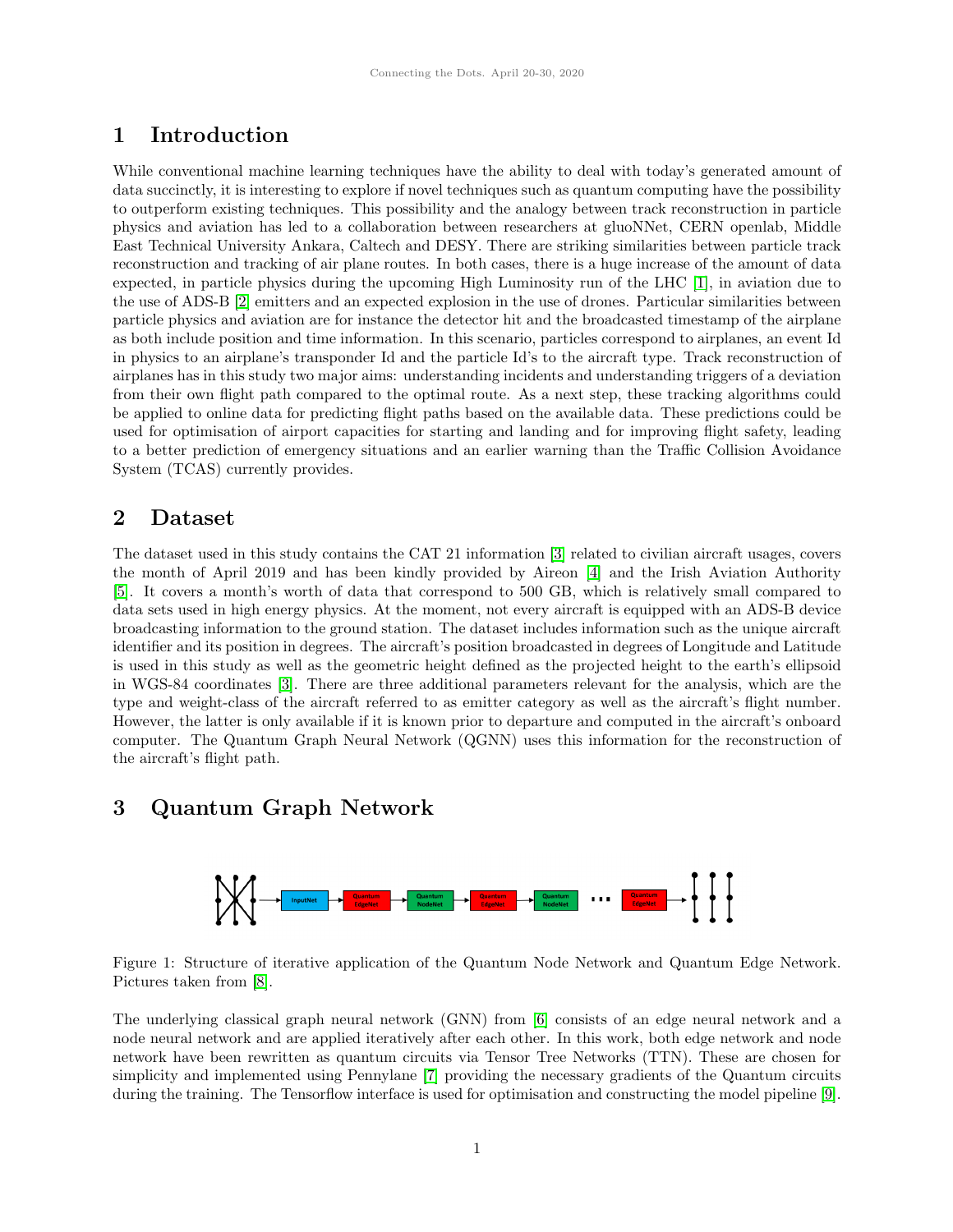<span id="page-2-0"></span>

Figure 2: Quantum Node Network (a) and Quantum Edge Network (b) are composed of Tensor Tree Networks (TTN). The underlying TTNs differ in the amount of qubits. 6 qubits are used to cover two sets of three spatial coordinates corresponding to two edges. The hidden features correspond to classical neural network layers. The obtained output of the Quantum Edge Network serves as input for the Quantum Node Network. Numerical values are example values. Pictures taken from [\[8\]](#page-3-5).

The graph data consists of the timestamp, and the graph matrices indicate the relation between the different emitter Id's. A graph contains information about the relation of two spatial points, which are in total 6 coordinates. The graph data set is then ingested into an Input layer network - a single layer neural network - to increase the dimension of the input. This is necessary to obtain the number matching to the three spatial coordinates. Then, the graph data serve as the input of the hybrid Quantum Graph Neural Network (QGNN) consisting of Quantum Edge Network and Quantum Node Network that are applied iteratively and visualised in Figure [1.](#page-1-0)

#### 3.1 Quantum Edge Network and Quantum Node Network

The Quantum Edge Network (QEN) consisting of 6 qubits is applied to each graph containing information of two edges described by two times three spatial coordinates. The output edge feature is passed into every edge to update their values. Their coordinates are then mapped in the physics case to  $[0, 2\pi]$ , whereas in the case of aircrafts their broadcasted position in Longitude and Latitude is used. This output is ingested into the Quantum Node Network (QNoN) and applied to each node of the graph for updating the hidden layers. The QNoN is applied to all possible neighbours that might be connected through the available edges. Both network architectures are visualised in Figure [2.](#page-2-0)

#### 3.2 Tensor Tree Network

The TTN of the QEN differs from the TTN used for QNoN in the amount of qubits. There are 6 qubits in case of the QEN and each qubit corresponds to one spatial parameter. Additionally, there are two qubits representing hidden layers corresponding to classical neural network layers.  $R_y(\theta)$ , the rotation gate for performing around the Y axis of the Bloch shpere is then applied to encode the information of the spatial coordinates into the qubit.

$$
R_y(\theta) \, |\theta\rangle = \cos(\theta/2) \, |0\rangle + \sin(\theta/2) \, |1\rangle \tag{1}
$$

In case of the QEN, a measurement of one qubit is taken as displayed in Figure [2.](#page-2-0) For calculating the expectation value, the results of multiple measurements are then taken into account. This outcome is then the new input for the Edge feature. The same procedure is applied in case of the QNoN. For optimisation purposes of the variable in the TTNs in both QEN and QNoN, Tensorflow's ADAM optimiser [\[9\]](#page-3-8) is used. The ADAM optimiser is a stochastic gradient descent method based on adaptive estimates for lower-order measurements [\[10\]](#page-3-9).